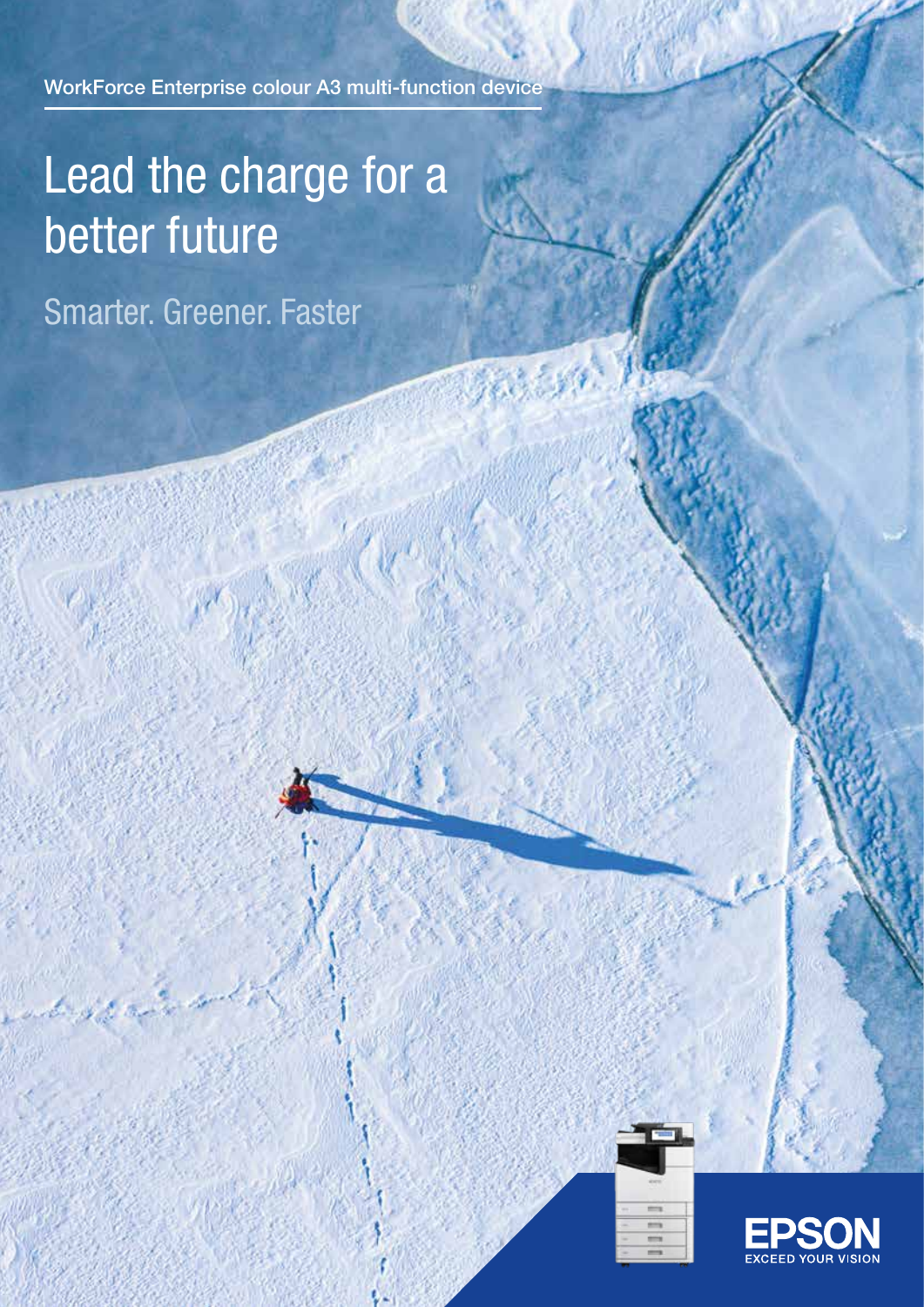## Revolutionary high-speed multi-function business printer

The WorkForce Enterprise WF-C17590 and WF-C20590 business inkjet multi-function devices combines ultra-fast performance with ultra-low energy consumption that only inkiet can offer.

Designed for printing high volume jobs at peak periods, this environmentally smart multi-function business printer is capable of delivering superb print quality at superfast speeds up to 100 ppm. The high capacity DURABrite Pro ink cartridges deliver more printed pages from fewer supplies.

Epson's advanced PrecisionCore printhead technology has the flexibility required to make WorkForce Enterprise possible, thanks to its use of liquid ink. This promotes space-saving supplies, low power consumption and reduces environmental impact.

#### WorkForce Enterprise: Where power meets efficiency



9-inch colour touch panel display

High speed Dualscan (Simplex / Duplex: 60/85 ipm)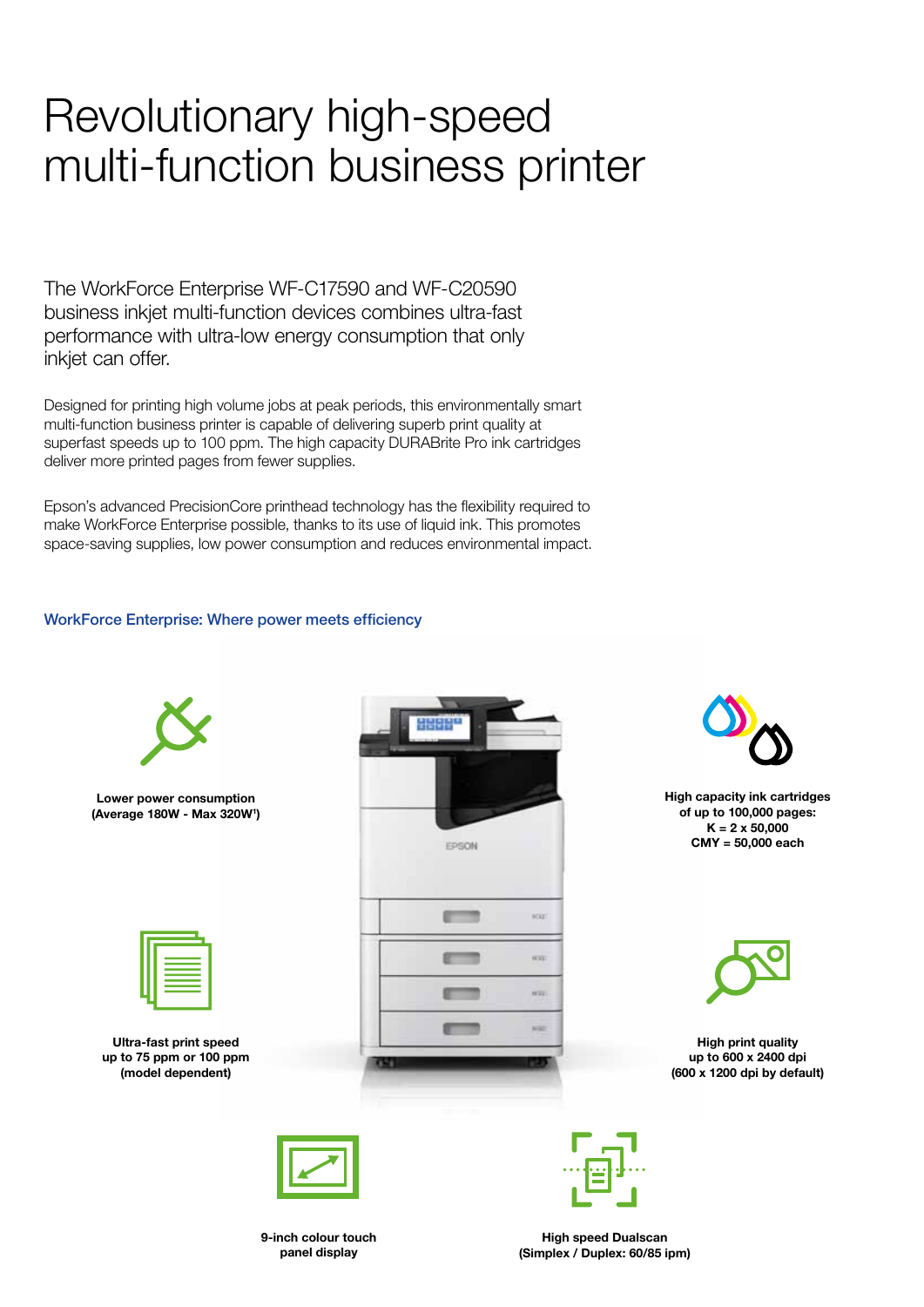### Ultra-fast speeds and all-round high performance

Discover outstanding quality at incredibly high speeds. Enjoy consistently superb image quality and optimised printing speeds up to 100 pages per minute matching and even beating most laser printers.

With high capacity inks producing up to 100,000 pages in mono, 50,000 in colour, a 5350-sheet paper input with maximum paper feed, a 4000-sheet finisher unit with stapling and no warm-up time required, you can run jobs without interruption. Prints are ready the moment you get to the printer, helping to maintain optimum productivity when you need it most. Choose from two high performing models – 75 ppm and 100 ppm – to get the best fit for your business.

Optional high capacity paper input unit and finishing unit with stacking and stapling

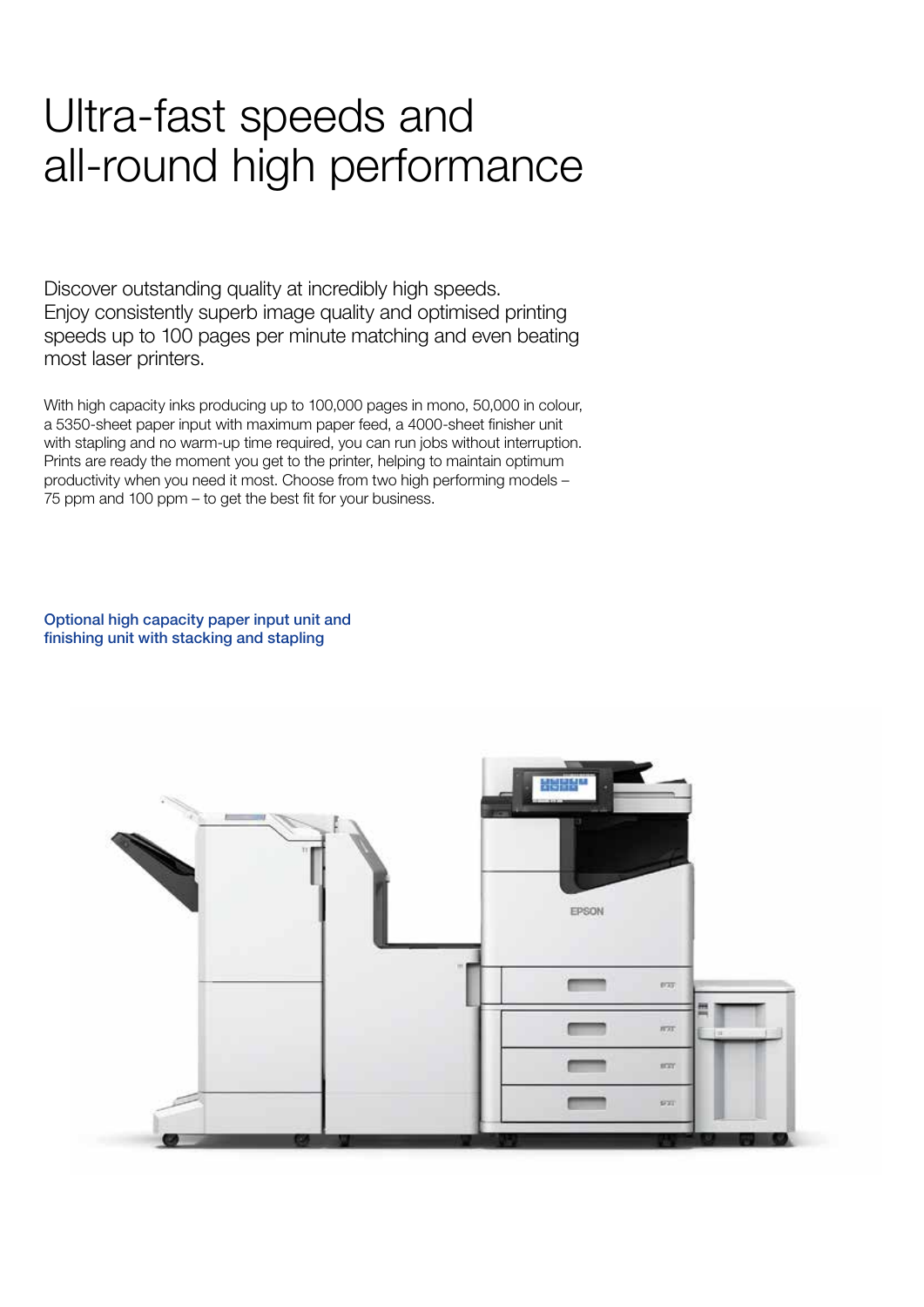## Efficiency champion

Double the speed, 75% less power consumption<sup>2</sup>. Cut the environmental impact of print with a low power solution that uses fewer supplies, without affecting output quality.

The WorkForce Enterprise uses up to 84% less energy<sup>3</sup> when copying compared to an average laser printer. It not only lowers electricity costs, but also requires fewer supplies. The simple working mechanism and high page yield reduce downtime, keeping your business productive.

With low waste production and few maintenance parts, you are not only benefitting from a printer that's easier to service, but also one that improves the overall sustainability of your business. Power, efficiency and speed come together in a space saving design, making it easy to install.







#### Simple cool, contactless technology

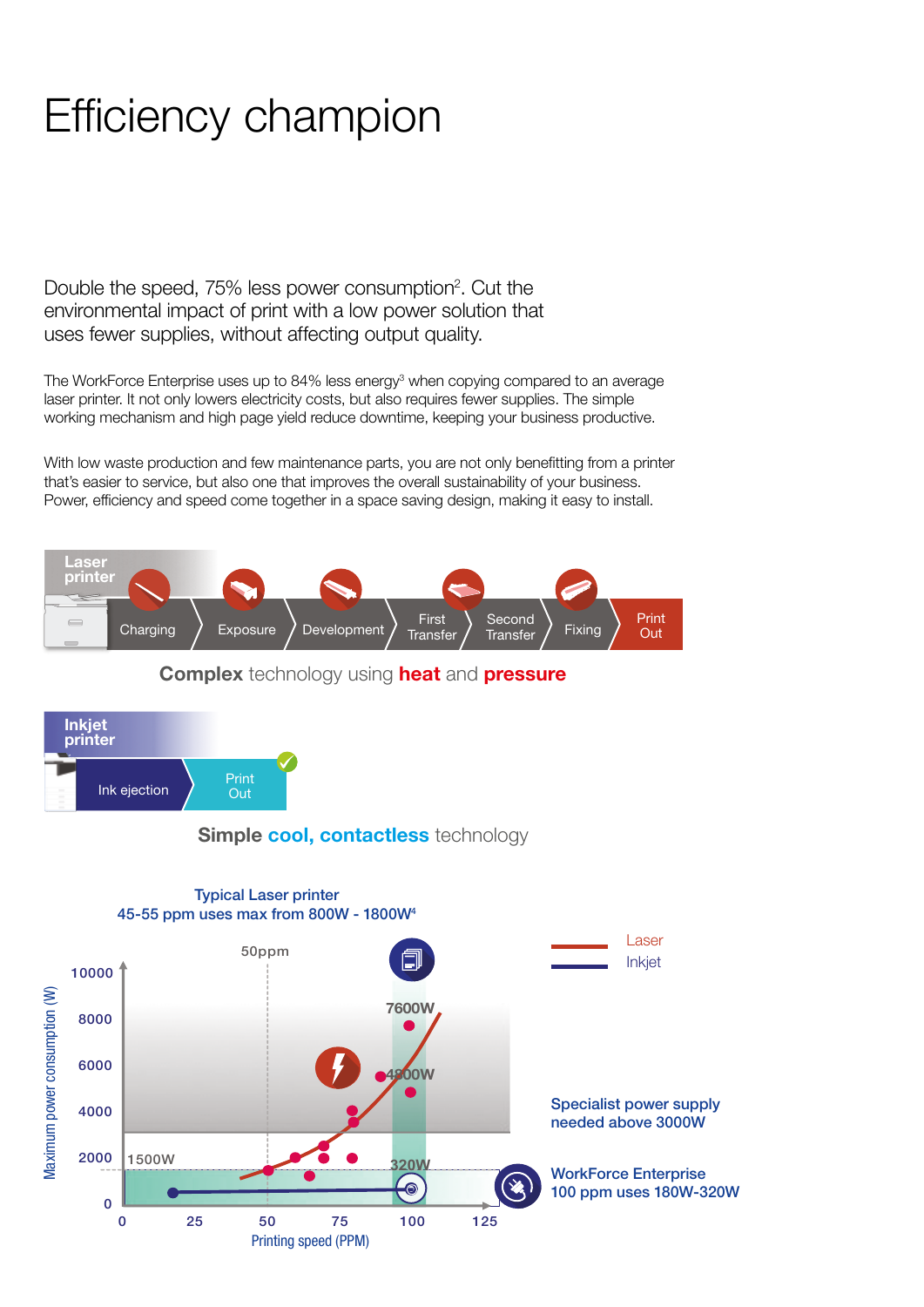## Quality without compromise

There really is no compromise. Thanks to Epson's PrecisionCore linehead inkjet technology, liquid inks and efficient paper transport mechanism, you're getting a reliable and fast multi-function printer that increases productivity overall without sacrificing quality.

#### Engineered for precision

Epson's DURABrite Pro ink offers the convenience and flexibility of laser sharp print quality delivered on multiple media types and grades. Its Nozzle Verification Technology and dot adjustment help eliminate misprints and dead pixels to ensure crisp, consistent print quality.

The paper transfer technology of traditional devices uses a roller feeding system which flattens the paper as it passes under the print head. This often causes the paper feed to become unstable, making it difficult to lay down the ink droplets accurately on the page. The WorkForce Enterprise uses an electrostatic transport belt that ensures the paper is completely flat, enabling the smoothest of gradients and consistently sharp images.

#### Simple printing mechanism

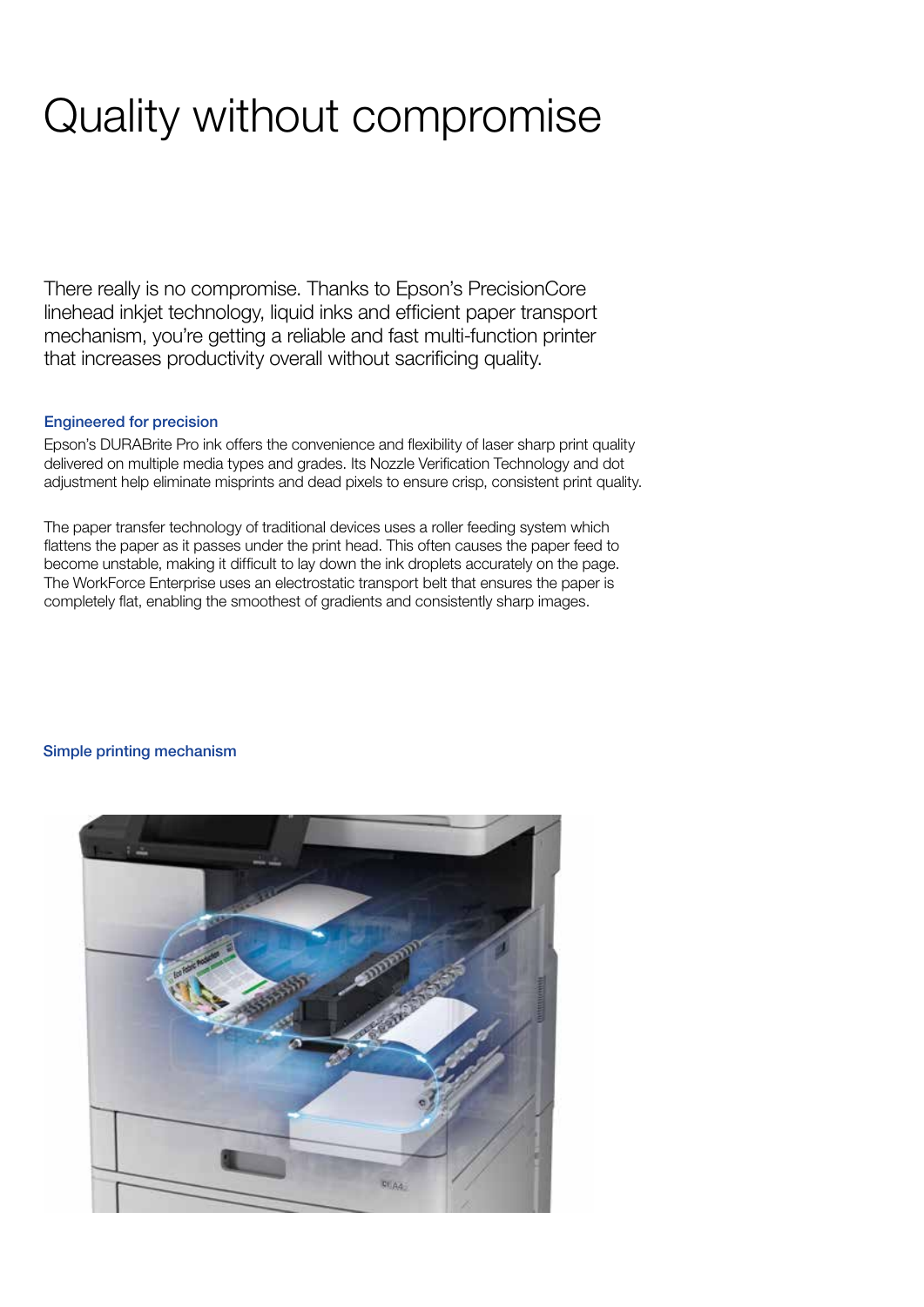## Advanced integration improves workflow

Take advantage of remote management, customise your print options and enjoy seamless compatibility with a wide range of tools and software that can be integrated into your existing IT infrastructure to improve productivity and increase efficiency.

#### Epson Print Admin





Boost productivity and monitor print usage via a serverbased solution that creates a secure printing, scanning and copying environment through user-authentication.

#### Epson Device Admin

Control, analyse and manage your printer fleet centrally from one intuitive interface, designed to increase productivity and reduce costs.

#### Mobile and Cloud printing

Turn your tablet or smartphone into a powerful office assistant. Epson's mobile and cloud printing services allow you to print and scan wirelessly<sup>5</sup> using smartphones and tablets in the office and on the go.

#### Document Capture Pro



The WorkForce Enterprise is Document Capture Pro Server compatible, making it easy to seamlessly and locally manage documents. Document Capture Pro integrates into document management and cloud storage systems, enabling you to capture, enhance, edit and distribute scanned documents effectively throughout your business.

#### Epson Open Platform (EOP)

Gain complete control of your printing operations via a range of partner solutions that enable you to adapt the WorkForce Enterprise to meet specific and changing business requirements with solutions that help you better manage your printing.